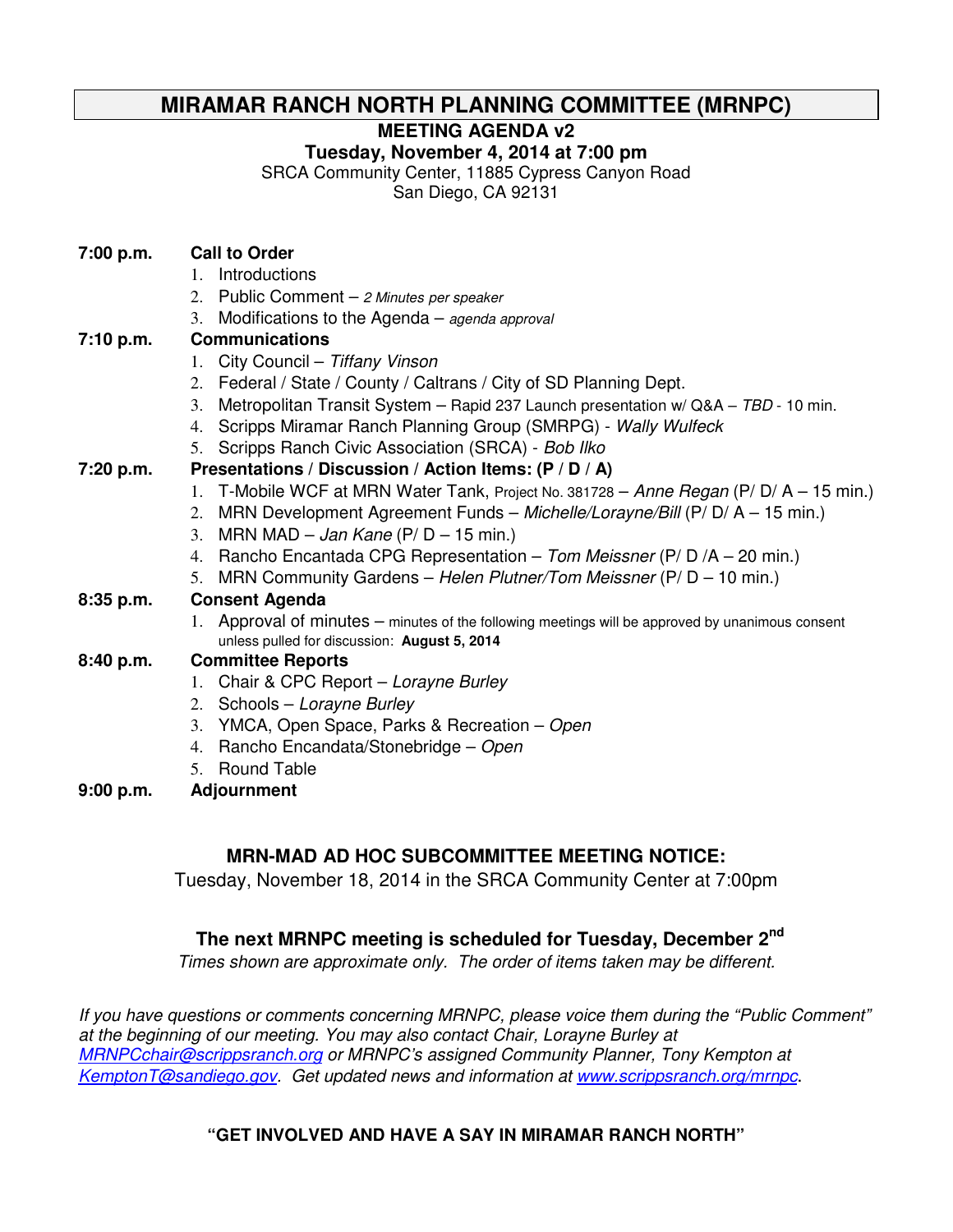# MRNPC Chair's Report for November 2014

Fellow MRNPC members,

On the agenda this month we have:

### (#1) T-Mobile WCF at MRN Water Tank, Project Number 381728 –Anne Regan (P/D/A item)

T-Mobile has submitted an application to the City for a Wireless Communication Facility (WCF) at the MRN water tank – just north of Scripps Ranch Blvd at 11485 Weatherhill Way. Representatives from T-Mobile are presenting the WCF project along with the opportunity for discussion prior to a vote to recommend approval. The project consists of the installation of (3) three new  $29' - 5'$  high light standards with a total of (6) six antennas to be mounted (2) two antennas per pole. The equipment associated with the WCF is located inside at 207-square foot CMU enclosure. Info and diagrams can be found at:

http://www.scrippsranch.org/images/stories/Documents/MRNPC/T-Mobile-Project-description-PDF.pdf http://www.scrippsranch.org/images/stories/Documents/MRNPC/SD06840-09-22-14 revised zds per city comments-INFO.pdf

### (#2) MRN Development Agreement Funds – Michelle/Lorayne/Bill (P/D/A item)

MRNPC heard a presentation at our September 2<sup>nd</sup> meeting on our PFFP Plan and development agreement funds and now need to determine suitable designations for the remaining funds. Please consider some options and bring your suggestions the meeting. Sept  $2^{nd}$  meeting files:

http://www.scrippsranch.org/images/stories/Documents/MRNPC/MRN-City-Staff-PFFP-Notes-09-02-14-PDF.pdf http://www.scrippsranch.org/images/stories/Documents/MRNPC/MRN\_Dev\_Agree-MRNPG-9-02-14-PDF.pdf

## (#3) MRN MAD – Jan Kane (P/D item)

A request was made for additional MAD discussion. Please bring any questions or concerns that you may have regarding the MAD. MRN does have a scheduled MRN MAD Ad Hoc subcommittee meeting on Tuesday, November 18<sup>th</sup> at 7pm in the SRCA Community Center to prepare for the annual December budget approval and review anything MAD.

(#4) Rancho Encantada Community Planning Group (CPG) Representation – Tom Meissner (P/D/A item) Tom will provide an update and a review of the Oct  $7<sup>th</sup>$  ad hoc subcommittee meeting.

The meeting notes can be found at:

http://www.scrippsranch.org/images/stories/Documents/MRNPC/MRNPC-AD-HOC-RE-Representation-Notes-2014-V2- Draft-PDF.pdf

#### (#5) MRN Community Gardens – Helen Plutner and Tom Meissner (P/D item)

Helen Plutner, with SRCA Sustainable Scripps Ranch, and Tom Meissner will share current Sustainable SR activities, topics and possible project ideas for a community garden in SR. More information on Sustainable SR can be found at:

http://www.scrippsranch.org/committees/standing-committees/sustainable-scripps-ranch.html

## On the Consent Agenda:

Approval of September 2nd, 2014 minutes

The minutes will be circulated among the members as a PDF document prior to the meeting via email. An opportunity to request corrections will be made in the meeting. Should no such requests be made, the Chair will deem the minutes adopted by unanimous consent.

In other matters:

## 1. MedImpact/ Sudberry / Watermark Project

The MedImpact and Watermark Projects are the land development sites, at the southeast corner of Scripps Poway Parkway/Mercy Road and I-15. Current estimate for start of construction on the MedImpact office building and parking structure construction to start is - first quarter 2015. Watermark construction is TBD.